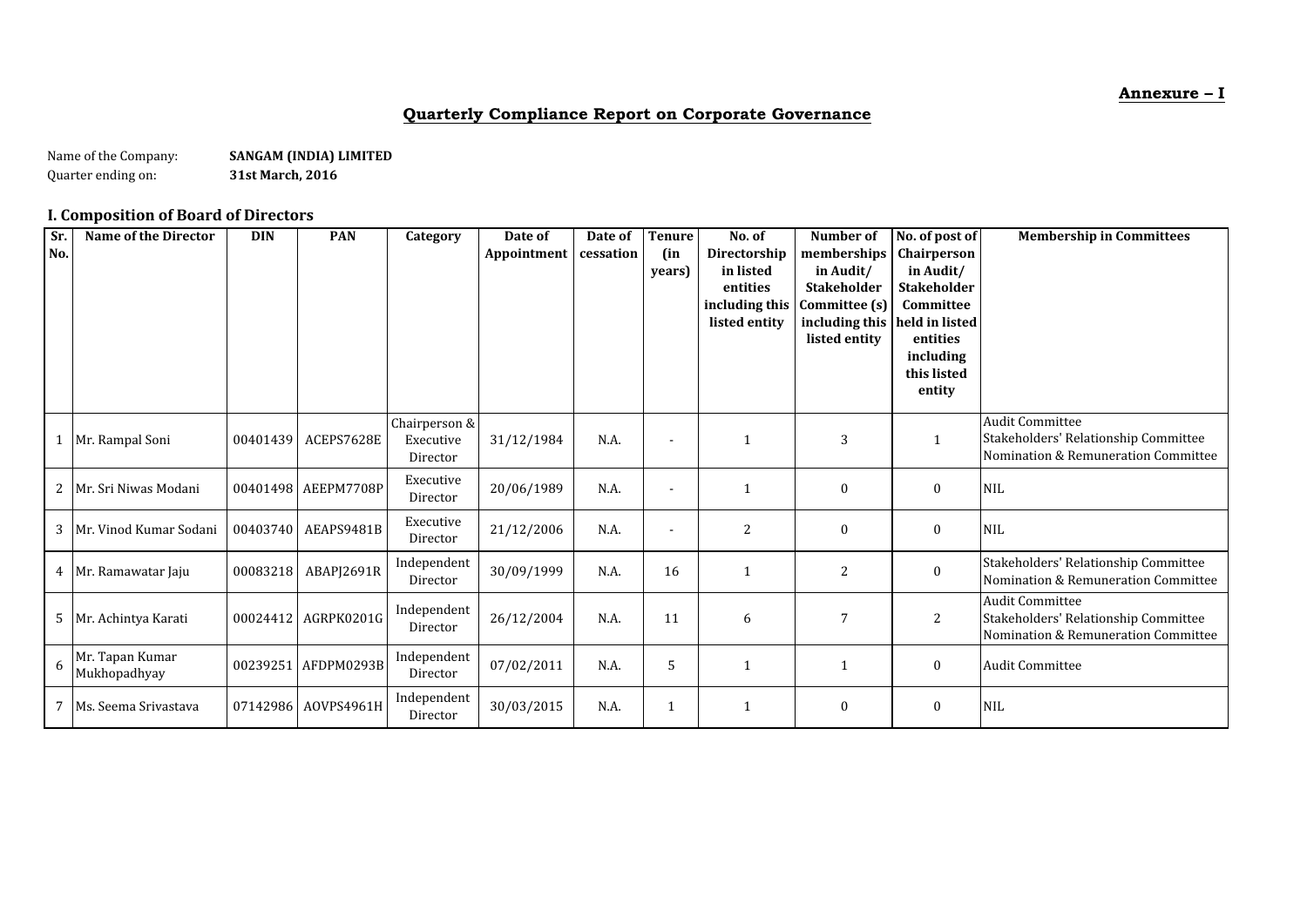### **II. Composition of Committees**

| Sr.<br>No. | <b>Name of Committee</b>            | <b>Name of Committee members</b> | Category          |  |
|------------|-------------------------------------|----------------------------------|-------------------|--|
|            |                                     | Mr. Achintya Karati              | Chairperson       |  |
|            | <b>Audit Committee</b>              | Mr. Tapan Kumar Mukhopadhyay     | Member            |  |
|            |                                     | Mr. Rampal Soni                  | Member            |  |
| 2          |                                     | Mr. Achintya Karati              | Chairperson       |  |
|            | Nomination & Remuneration Committee | Mr. Ramawatar Jaju               | Member            |  |
|            |                                     | Mr. Rampal Soni                  | Member            |  |
| 3          | <b>Risk Management Committee</b>    | <b>NOT</b>                       | <b>APPLICABLE</b> |  |
| 4          |                                     | Mr. Rampal Soni                  | Chairperson       |  |
|            | Stakeholders Relationship Committee | Mr. Achintya Karati              | Member            |  |
|            |                                     | Mr. Ramawatar Jaju               | Member            |  |

### **III. Meeting of Board of Directors**

| Sr. | Date(s) of Meeting (if any) in the | Date(s) of Meeting (if any) in the relevant | Maximum gap between any two     |  |
|-----|------------------------------------|---------------------------------------------|---------------------------------|--|
| No. | previous quarter                   | quarter                                     | consecutive (in number of days) |  |
|     | 5th November, 2015                 | 12th February, 2016                         | 98 Days                         |  |

### **IV. Meeting of Committees**

| Sr.<br>No. | Name of the Committee                  | Date(s) of meeting during of<br>the committee in the<br>previous quarter | $Date(s)$ of meeting of the<br>committee in the relevant quarter | Whether requirement of<br><b>Quorum met (details)</b> | Maximum gap between any two<br>consecutive meetings in number of<br>days |
|------------|----------------------------------------|--------------------------------------------------------------------------|------------------------------------------------------------------|-------------------------------------------------------|--------------------------------------------------------------------------|
|            | Audit Committee                        | 5th November, 2015                                                       | 12th February, 2016                                              | Yes                                                   | 98 Days                                                                  |
|            | 2 Stakeholders' Relationship Committee | 5th November, 2015                                                       | 12th February, 2016                                              | Yes                                                   |                                                                          |
|            | 3 Nomination & Remuneration Committee  |                                                                          |                                                                  |                                                       |                                                                          |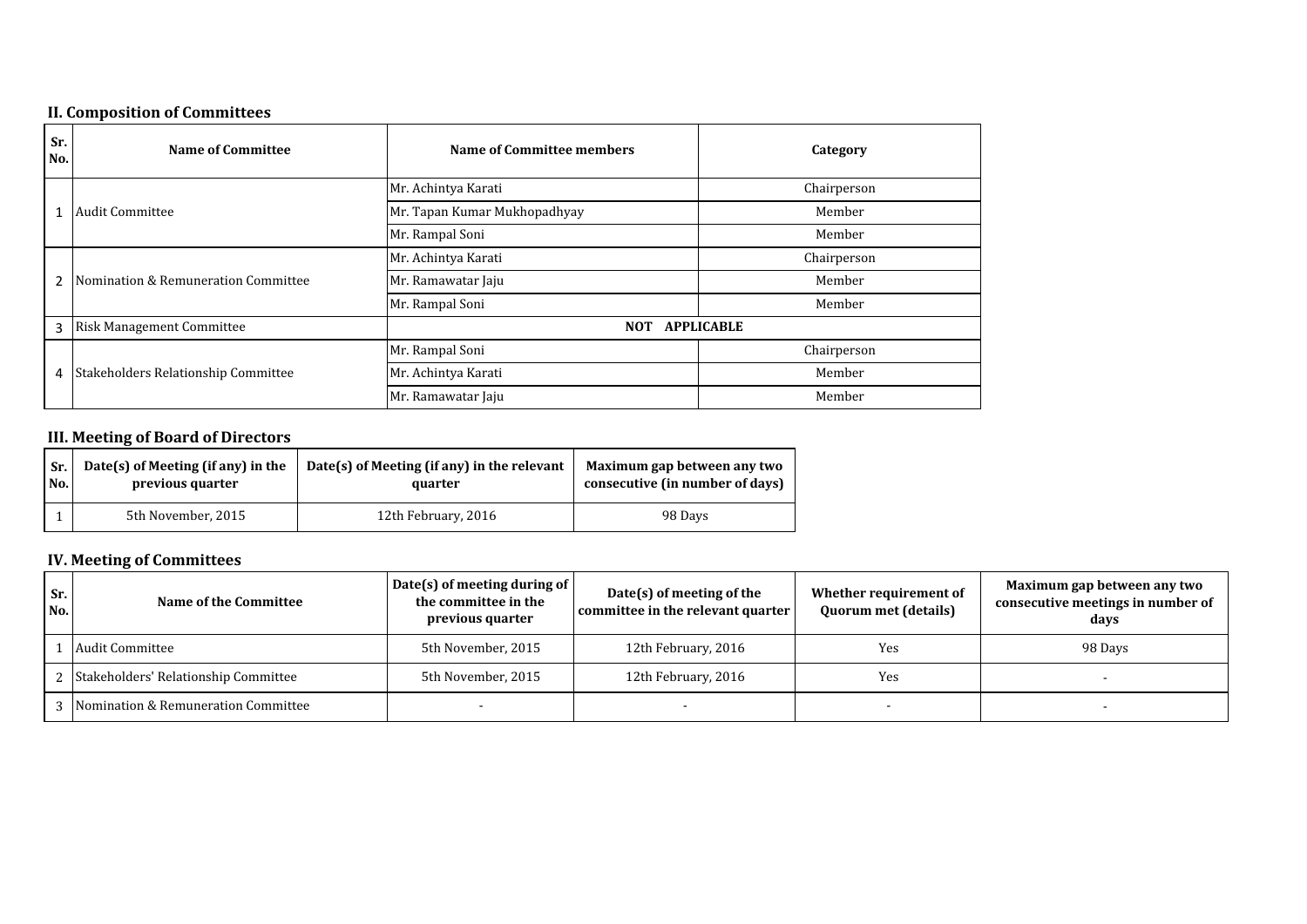### **V. Related Party Transactions**

| <b>Subject</b>                                                                                       | <b>Compliance Status</b><br>(Yes/No/NA) |
|------------------------------------------------------------------------------------------------------|-----------------------------------------|
| Whether prior approval of audit committee obtained                                                   | Yes                                     |
| Whether shareholder approval obtained for material RPT                                               | <b>NA</b>                               |
| Whether details of RPT entered into pursuant to omnibus approval have been reviewed by Audit Committ | Yes                                     |

#### **VI. Affirmations**

| Sr.<br>No.                                  | <b>Subject</b>                                                                                                                                                                                 | <b>Status</b><br>(Yes/No) |  |  |  |
|---------------------------------------------|------------------------------------------------------------------------------------------------------------------------------------------------------------------------------------------------|---------------------------|--|--|--|
|                                             | The composition of Board of Directors is in terms of SEBI (Listing obligations and disclosure requirements) Regulations, 2015.                                                                 | Yes                       |  |  |  |
| 2                                           | The composition of the following committees is in terms of SEBI(Listing obligations and disclosure requirements) Regulations, 2015                                                             | Yes                       |  |  |  |
|                                             | <b>Audit Committee</b><br>la.                                                                                                                                                                  |                           |  |  |  |
|                                             | Nomination & remuneration committee<br>Ib.                                                                                                                                                     |                           |  |  |  |
|                                             | Stakeholders relationship committee<br>C.                                                                                                                                                      |                           |  |  |  |
|                                             | Risk management committee (Not Applicable)<br>Id.                                                                                                                                              |                           |  |  |  |
| 3                                           | The above committee members have been made aware of their powers, role and responsibilities as specified in SEBI<br>(Listing obligations and disclosure requirements) Regulations, 2015.       | Yes                       |  |  |  |
| 4                                           | The meetings of the board of directors and the above committees have been conducted in the manner as specified in SEBI<br>(Listing obligations and disclosure requirements) Regulations, 2015. | Yes                       |  |  |  |
| 5                                           | This report and/or the report submitted in the previous quarter has been placed before Board of Directors.                                                                                     |                           |  |  |  |
| <b>Name:</b> Sri Niwas Modani               |                                                                                                                                                                                                |                           |  |  |  |
| <b>Designation:</b> CEO & Managing Director |                                                                                                                                                                                                |                           |  |  |  |

**Certified to be true For Sangam (India) Limited**

**CFO & Company Secretary sd/- (Anil Jain)**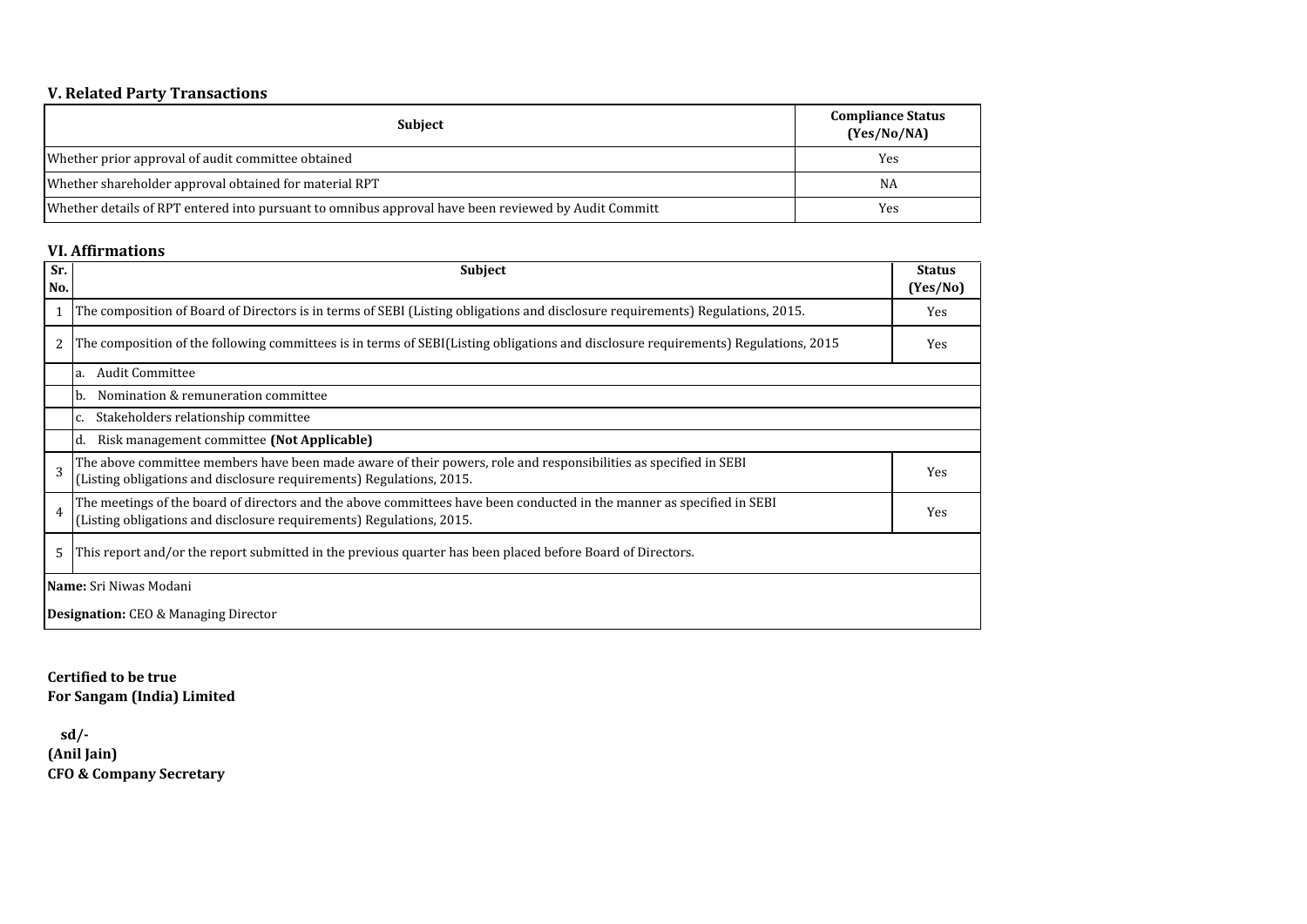# **Annexure – II**

# **Yearly Compliance Report on Corporate Governance**

## Name of the Company: **SANGAM (INDIA) LIMITED**

## Year ending on: **31st March, 2016**

## **I. Disclosure on website in terms of Listing Regulations**

| <b>ITEM</b>                                                                                                                                | <b>Compliance status</b><br>(Yes/No/NA) |
|--------------------------------------------------------------------------------------------------------------------------------------------|-----------------------------------------|
| Details of business                                                                                                                        | Yes                                     |
| Terms and conditions of appointment of independent directors                                                                               | Yes                                     |
| Composition of various committees of board of directors                                                                                    | Yes                                     |
| Code of conduct of board of directors and senior management personnel                                                                      | Yes                                     |
| Details of establishment of vigil mechanism/ Whistle Blower policy                                                                         | Yes                                     |
| Criteria of making payments to non-executive directors                                                                                     | Yes                                     |
| Policy on dealing with related party transactions                                                                                          | Yes                                     |
| Policy for determining 'material' subsidiaries                                                                                             | Yes                                     |
| Details of familiarization programmes imparted to independent directors                                                                    | Yes                                     |
| Contact information of the designated officials of the listed entity who are responsible for assisting and handling<br>investor grievances | Yes                                     |
| email address for grievance redressal and other relevant details                                                                           | Yes                                     |
| Financial results                                                                                                                          | Yes                                     |
| Shareholding pattern                                                                                                                       | Yes                                     |
| Details of agreements entered into with the media companies and/or their associates                                                        | N.A.                                    |
| New name and the old name of the listed entity                                                                                             | N.A.                                    |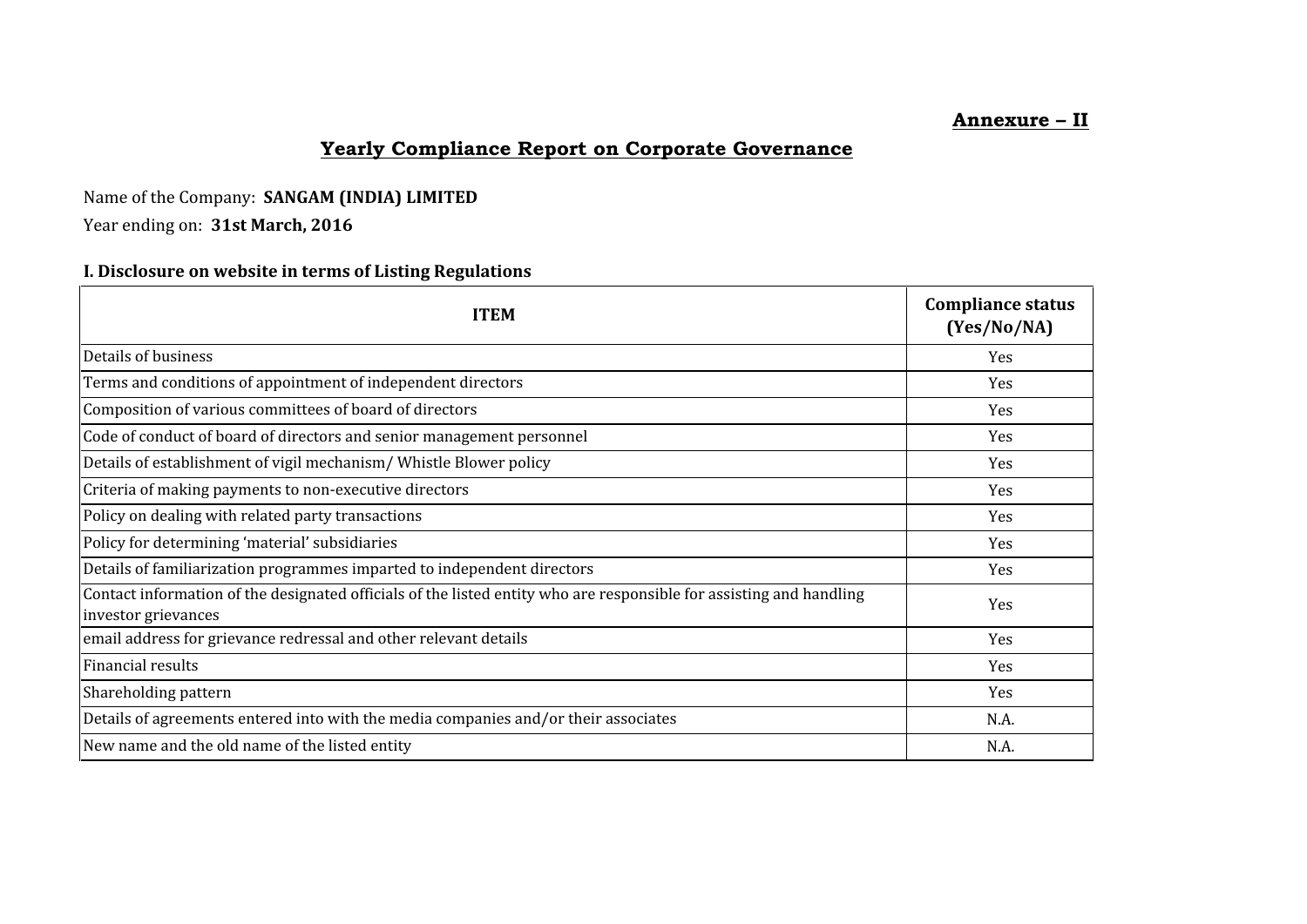# **II Annual Affirmations**

| <b>Particulars</b>                                                                                                   | <b>Regulation Number</b>    | <b>Compliance status</b><br>(Yes/No/NA) |
|----------------------------------------------------------------------------------------------------------------------|-----------------------------|-----------------------------------------|
| Independent director(s) have been appointed in terms of specified criteria of<br>'independence' and/or 'eligibility' | $16(1)(b)$ & $25(6)$        |                                         |
| Board composition                                                                                                    | 17(1)                       | Yes                                     |
| Meeting of Board of directors                                                                                        | 17(2)                       | Yes                                     |
| <b>Review of Compliance Reports</b>                                                                                  | 17(3)                       | Yes                                     |
| Plans for orderly succession for appointments                                                                        | 17(4)                       | Yes                                     |
| Code of Conduct                                                                                                      | 17(5)                       | Yes                                     |
| Fees/compensation                                                                                                    | 17(6)                       | Yes                                     |
| Minimum Information                                                                                                  | 17(7)                       | Yes                                     |
| Compliance Certificate                                                                                               | 17(8)                       | Yes                                     |
| Risk Assessment & Management                                                                                         | 17(9)                       | Yes                                     |
| Performance Evaluation of Independent Directors                                                                      | 17(10)                      | Yes                                     |
| Composition of Audit Committee                                                                                       | 18(1)                       | Yes                                     |
| Meeting of Audit Committee                                                                                           | 18(2)                       | Yes                                     |
| Composition of nomination & remuneration committee                                                                   | $19(1)$ & $(2)$             | Yes                                     |
| Composition of Stakeholder Relationship Committee                                                                    | $20(1)$ & $(2)$             | Yes                                     |
| Composition and role of risk management committee                                                                    | 21(1),(2),(3),(4)           | N.A.                                    |
| Vigil Mechanism                                                                                                      | 22                          | Yes                                     |
| Policy for related party Transaction                                                                                 | $23(1),(5),(6),(7)$ & $(8)$ | Yes                                     |